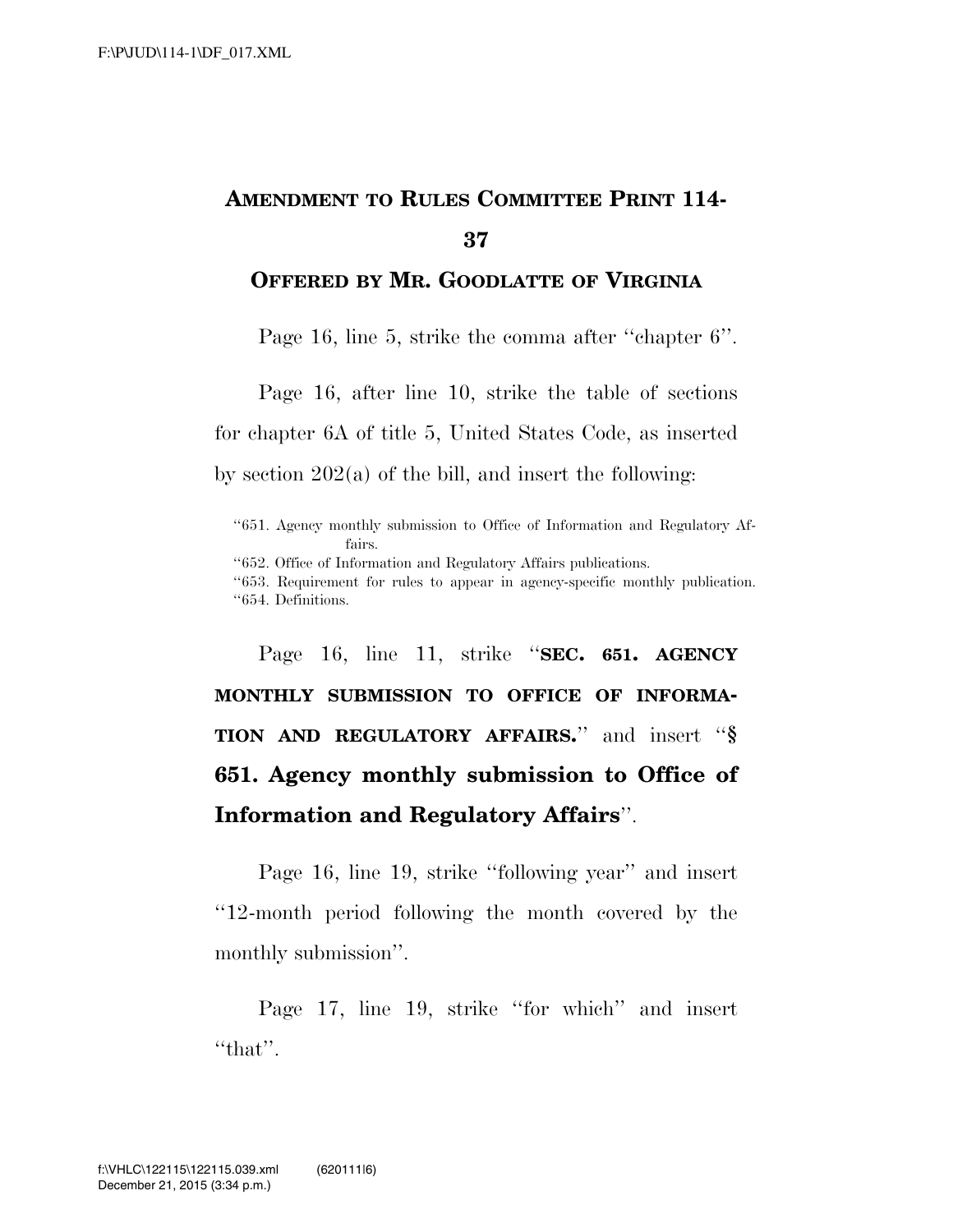Page 17, line 20, strike ''the following year and has issued'' and insert ''the 12-month period following the month covered by the monthly submission and for which the agency has issued''.

Page 18, line 17, strike ''rule. If such estimate is not" and insert "rule, or, if no such estimate is".

Page 18, line 22, strike ''**SEC. 652. OFFICE OF IN-FORMATION AND REGULATORY AFFAIRS PUBLICA-TIONS.**'' and insert ''**§ 652. Office of Information and Regulatory Affairs publications**''.

Page 19, line 8, insert after a comma ''shall publish''.

Page 19, line 9, strike ''for the previous year the following:" and insert the following: "the following, with respect to the previous year:".

Page 22, line 1, strike ''**SEC. 653. REQUIREMENT FOR RULES TO APPEAR IN AGENCY-SPECIFIC MONTHLY PUBLICATION.**'' and insert ''**§ 653. Requirement for rules to appear in agency-specific monthly publication**''.

Page 22, line 21, strike ''**SEC. 654. DEFINITIONS.**'' and insert ''**§ 654. Definitions**''.